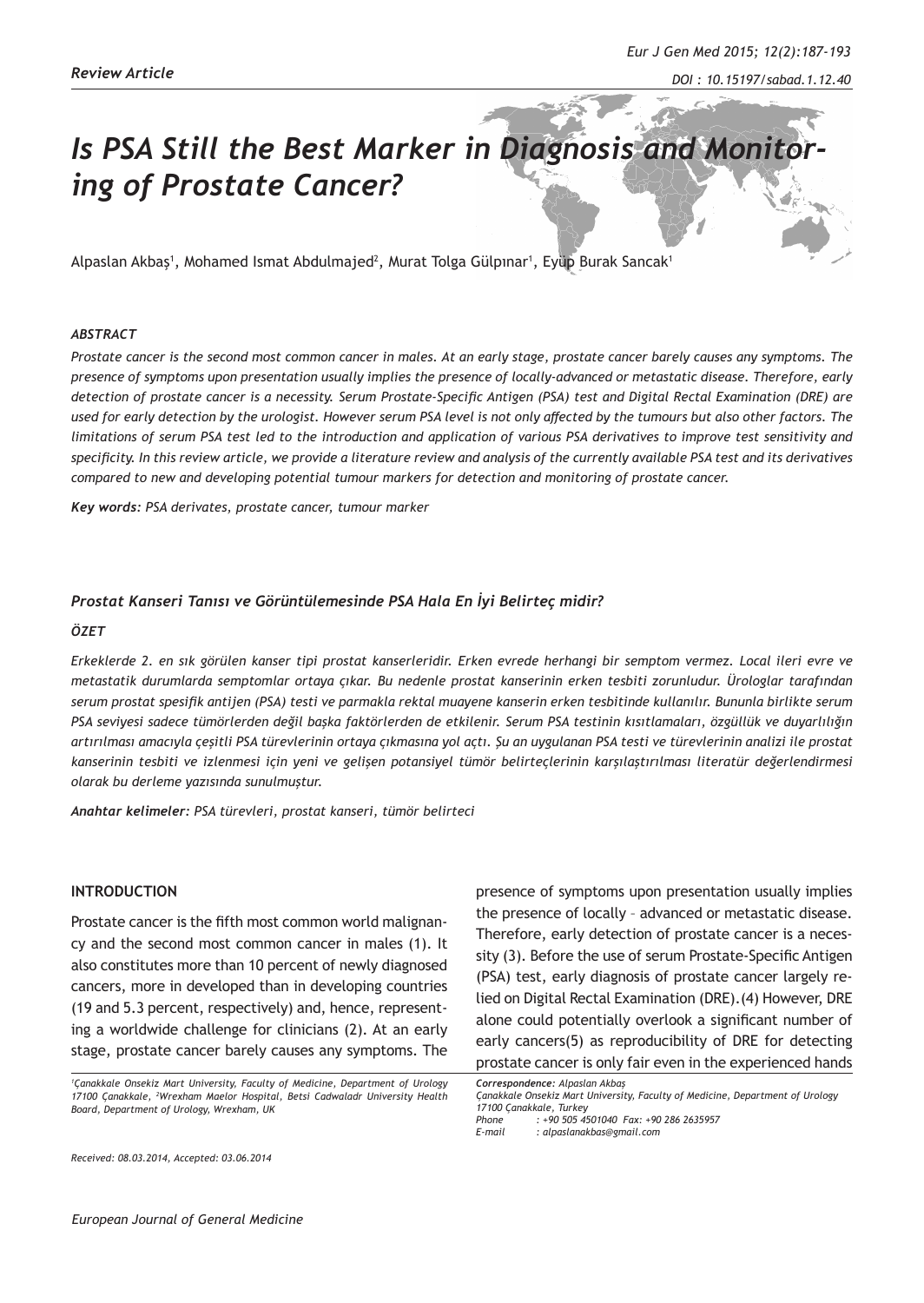(6). In current practice, most urologists use a combination of DRE and PSA to detect prostate cancer and decide upon the need for prostatic biopsies (7). PSA can also be implemented to identify the extent of the disease (staging), provide an idea about the post – radiotherapy or surgery disease control (prognosis) and determine patient response to local or systemic therapy (monitoring) (8, 9). Moreover, although screening protocols for prostate cancer are still under debate, PSA has evolved to become the main tool used in screening for prostate cancer (10, 11). Nevertheless, serum PSA has its own limitations. PSA expression is influenced by age, race and prostate volume (12, 13). PSA level is also strongly affected by androgens. For instance, in men with hypogonadism and low testosterone levels, serum PSA may be low in spite of the presence of prostate cancer (14). Conversely, an elevated PSA indicating the presence of prostate disease might not necessarily be related to cancer (3). The limitations of serum PSA test led to the introduction and application of various PSA derivatives to improve test sensitivity however with impaired specificity. More recent innovations in the field of oncology highlighted the urgent need for novel prostate tumour markers that will eventually increase early cancer detection, provide accurate diagnosis, demonstrate the aggressiveness of disease and effectively monitor the response to initial treatment (15). In this review article, we provide a literature review and analysis of the currently available PSA test and its derivatives compared to new and developing potential tumour markers for detection and monitoring of prostate cancer.

## **Main body**

# **What is Prostate – Specific Antigen?**

Prostate specific antigen, also known as human Kallikrein 3 (hk3), is an androgen-regulated serine protease that is produced almost exclusively by prostatic ductal and acinal epithelium (16). The gene responsible for PSA production resides within chromosome 19q133-4.(17) In a normal prostate, PSA is mainly excreted into prostatic ducts, with only a small proportion escaping into the main circulation and, hence, the detectable serum PSA. PSA was first isolated in seminal fluid analysis in the 1960s.(18) In 1979, for the first time, PSA was isolated from normal, benign hyperplastic and malignant prostate tissue specimens (4) and, therefore, suggesting its use as a tumour marker for prostate cancer. However, the use of PSA reliably in clinical practice did not take place till mid 1980s (19).

# **Factors affecting PSA level and its diagnostic role**

It is noteworthy that high PSA level in men with prostate cancer is the result of disrupted basement membrane and ductal lumen architecture rather than an actual increase in PSA production (20). Therefore, prostatic pathology (prostatitis, benign prostatic hyperplasia – BPH or prostate cancer) is a crucial factor in determining PSA level (21). To a lesser extent, prostatic manipulation by DRE, biopsy or transurethral resection (TUR) might result in a slightly higher serum PSA (22). However, it has been shown that DRE – related PSA rise is rarely clinically significant (23). Age, race, androgens and prostate volume are known PSAdetermining factors, with higher PSA expression in older, black men and in those with higher androgen levels and larger prostates (11, 12). Also, significant decline in PSA level can be observed by using 5α-Reductase inhibitors (type 2 isoenzyme inhibitors and dual type 1 and 2 isoenzyme inhibitors) for BPH treatment (24). Lastly, there is some evidence that other factors such as ejaculation, body weight, carbohydrate intake, and insulin resistance could influence serum PSA levels (25).

## **The role of PSA in detection of prostate cancer**

In 1994, serum PSA test was officially approved for detection of early prostate cancer (26) and implementation of PSA test led to an increase in detection of organ-confined prostate cancer (27). The probability of diagnosing prostate cancer on biopsy specimen increases significantly with higher PSA levels (28) and it has been documented that at serum PSA level above 4 nanograms per millilitre (ng/ml), PSA test has an approximate sensitivity of 20% and specificity of 60% to 70% (29). An attempt to increase PSA sensitivity by lowering threshold levels for biopsy will potentially help detecting more cancers, however, it will also risks identifying clinically insignificant tumours. As a compromise, suggestion is made to reduce threshold PSA level for younger population (i.e. age – adjusted PSA) (12).

# **Role of PSA in monitoring response to prostate cancer treatment**

A detectable PSA following radical treatment could be a sign of tumour recurrence or presence of residual benign prostate tissue. It has been agreed that biochemical recurrence following radical prostatectomy is defined as PSA value ≥0.2 ng/ml followed by a repeat PSA value ≥0.2 ng/ml.(30) Recurrence after radiotherapy or brachytherapy for prostate cancer is concluded to represent a PSA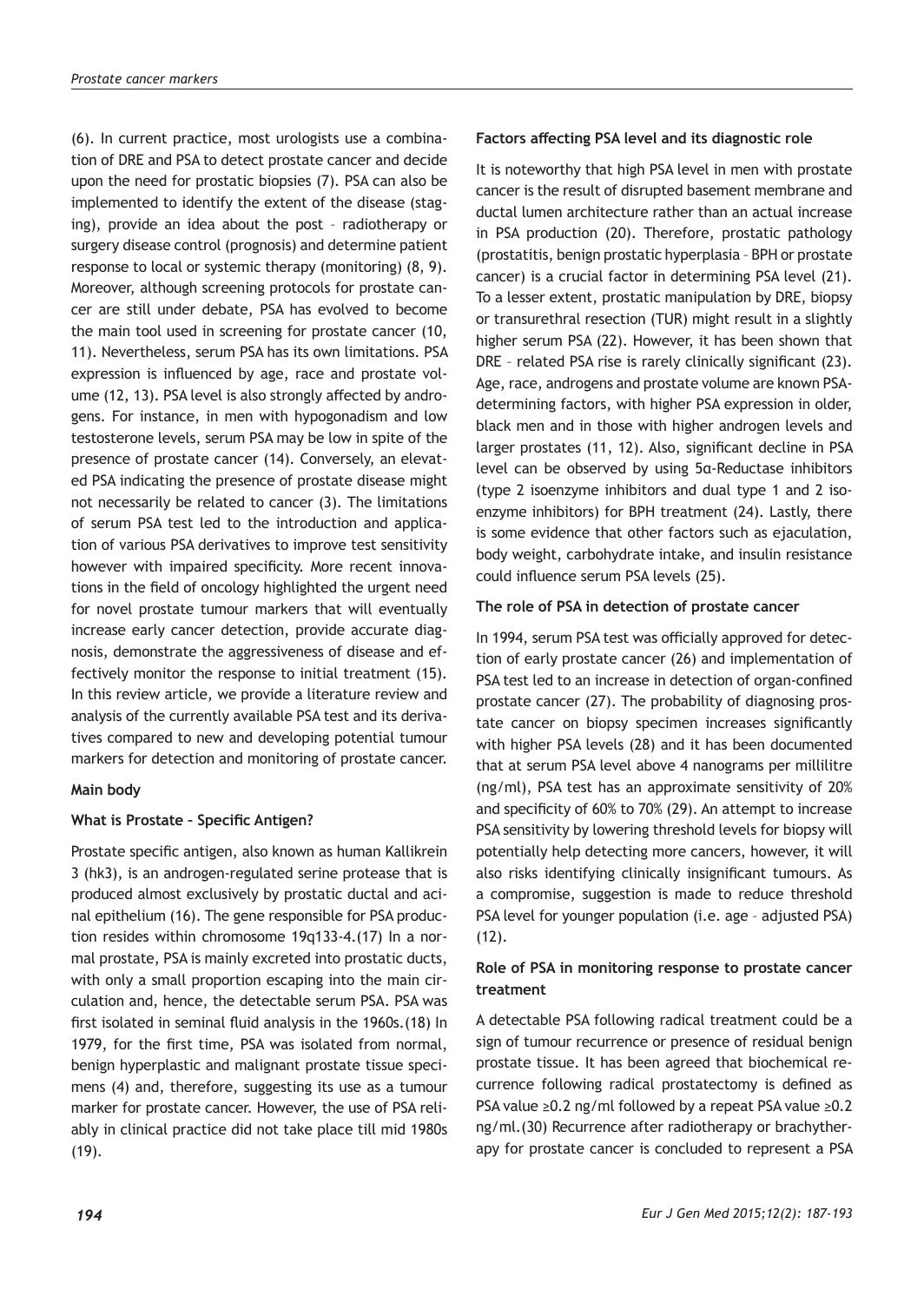*Table 1. Novel tumour markers for prostate cancer (15).*

| Potential marker                                  | Description                                 | Method of detection | Potential type of marker  |
|---------------------------------------------------|---------------------------------------------|---------------------|---------------------------|
| Circulating tumour cells (CTC)                    | Circulating prostate cancer cells           | Serum marker        | Diagnostic and prognostic |
| Early prostate cancer antigen (EPCA)              | Nuclear matrix protein                      | Serum marker        | Diagnostic                |
| Prostate-specific membrane antigen (PSMA)         | Type II membrane glycoprotein               | Serum marker        | Diagnostic                |
| Human glandular kallikrein 2 (hK2)                | Prostatic secretary protein                 | Serum marker        | Diagnostic and prognostic |
| $m/z$ 7771                                        | Unknown protein                             | Serum marker        | Diagnostic                |
| Transforming growth factor-B1 (TGF-B1)            | Multifunctional cytokine                    | Serum marker        | Diagnostic                |
| Interleukin-6 (IL-6) and IL-6 receptors (IL-6R)   | Multifunctional cytokine                    | Serum marker        | Diagnostic and prognostic |
| Vascular cell adhesion molecule (VCAM)            | Cell adhesion molecule                      | Serum marker        | Prognostic                |
| Matrix metalloproteinase-2 (MMP-2)                | Cell adhesion molecule                      | Serum marker        | Prognostic                |
| Bone-specific alkaline phosphatase (bALP)         | Marker of bone turnover                     | Serum marker        | Prognostic                |
| Total alkaline phosphatase (tALP)                 | Marker of bone turnover                     | Serum marker        | Prognostic                |
| Cross-linked C-terminal of type 1 collagen (CTx)  | Marker of bone turnover                     | Serum marker        | Prognostic                |
| C-terminal telopeptides of type 1 collagen (ICTP) | Marker of bone turnover                     | Serum marker        | Prognostic                |
| Amino-terminal procollagen propeptides of type 1  |                                             |                     |                           |
| collagen (PINP)                                   | Marker of bone turnover                     | Serum marker        | Prognostic                |
| Soluble ErbB3 (sErbB3)                            | Marker of bone turnover                     | Serum marker        | Prognostic                |
| a-methylacyl coenzyme A racemaster (AMACR)        | Fat metabolism enzyme                       | Tissue marker       | Diagnostic and prognostic |
| MDM2 gene                                         | Negative regulator of p53 tumour suppressor | Tissue marker       | Prognostic                |
| $Ki-67$                                           | Marker of cellular proliferation            | Tissue marker       | Prognostic                |
| Prostate cancer antigen 3 (PCA3)                  | Genetic marker                              | Urine markers       | Diagnostic                |
| Sarcosine                                         | N-methyl derivative of glycine              | Urine markers       | Diagnostic                |
| Calgranulin B                                     | S-100 calcium binding protein               | Urine markers       | Diagnostic                |
| TMPRSS2:ER gene fusions                           | Genetic marker                              | Urine markers       | Diagnostic                |

rise of ≥2 ng/ml above the nadir (31). The role of PSA in monitoring prostate cancer can be divided according to tumour stage and aggressiveness:

• Early stage prostate cancer. Regular serum PSA level check following radical treatment can identify early recurrence before the tumour would be detectable by any other method (32). However, the nature of the radical treatment selected could potentially affect PSA monitoring. For instance, an initial transient PSA rise is often noticed following radio- and brachytherapy, which can interfere with disease monitoring. This transient PSA rise can be explained by the release of PSA due to cell death and radiation-related increased vascular permeability (33).

● Advanced and metastatic prostate cancer. The value and utility of PSA monitoring declines as prostate cancer becomes more aggressive, either as a result of less PSA production (undifferentiated cancer) or due to suppressed PSA production caused by antiandrogen therapy. Also, prostate cancer progression results in a more heterogeneous disease with variable PSA expression giving falsely high or low PSA level (34).

#### *What are the in-use PSA derivatives?*

Numerous modifications on PSA test have been introduced with a view to improvise test reliability. These include:

● Volume – based PSA measurements. This category includes PSA Density-PSAD (PSA divided by prostate volume), complexed PSAD (complexed PSA divided by prostate vol-

ume), and PSA transition zone density (PSA divided by transition zone volume). In all above, volume measurements are ultrasound-based. Three studies illustrated a relationship between PSAD and prostate cancer,(35, 36) two of them suggested the use of PSAD of ≥0.15 as a cutoff point to perform prostate biopsies in patients with PSA levels between 4 and 10 ng/ml and non-suspicious DRE (36, 37). Among all volume – based PSA tests, PSA transition zone volume carries the highest overall sensitivity and specificity for prostate cancer detection in patient with PSA levels between 4 to 10 ng/ml (38).

● Prostate-Specific Antigen Velocity (PSAV). The rate of PSA change is linked to the risk of prostate cancer (39) as in prostate cancer, PSA rises quicker than those without the disease (28). Nevertheless, conflicting results from different studies regarding the relevance of PSAV in diagnosis of prostate cancer are noticed (9) and a recent meta analysis claimed no prognostic benefit of PSAV prior to prostate cancer treatment compared to PSA alone (39).

● Free versus complexed Prostate-Specific Antigen (fPSA vs cPSA). PSA is generally measured in two forms; free and complexed-bound to protein. It is established that patients with prostate cancer have higher complexed and lower free PSA levels (40) and, therefore, the measurement of the percentage of fPSA (%fPSA) has superior diagnostic value over total PSA alone (41), especially when total PSA levels are between 4 and 10 ng/ml detecting 95% of cancers and avoiding 20% of negative prostate biopsies (42). This information can be implemented to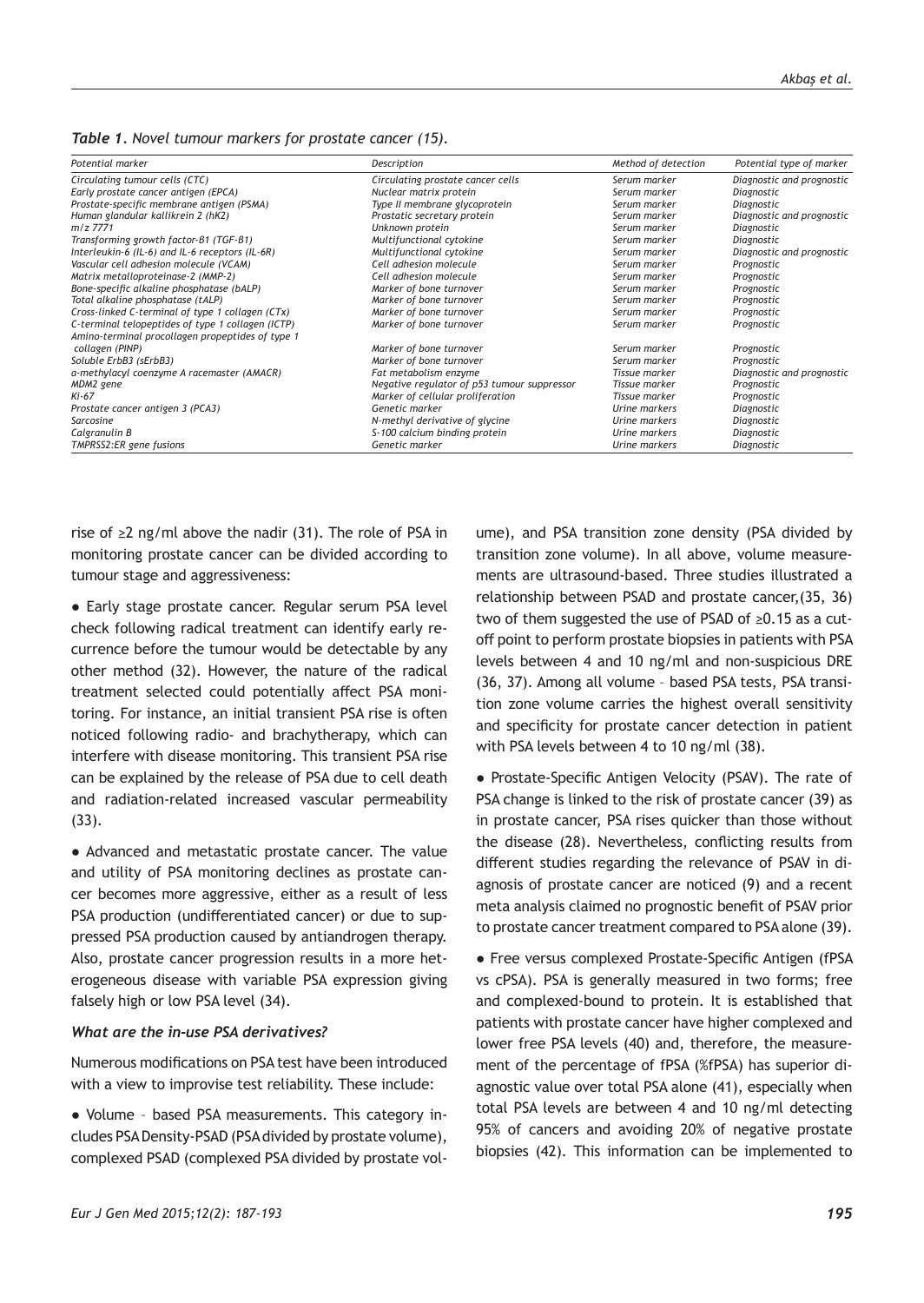advise patients with PSA levels between 4 and 10 ng/ml on their risk of having prostate cancer. cPSA, on the other hand, has been studied and shown to have higher specificity compared to total PSA and comparable specificity to %fPSA in diagnosis of prostate cancer (43).

● PSA Isoforms. PSA precursor (proPSA or pPSA) is analysed to identify its significance in detection of prostate cancer. ProPSA has been linked to prostate cancer (44) and many studies illustrated the benefit of proPSA in diagnosis of prostate cancer in patients with PSA levels between 2 and 4 ng/ml(45) and between 4 and 10 ng/ml (46).

● Human kallikrein 2 (hK2). hk2 is a closely related protease in the kallikrein gene family. It has been shown that hk2 could predict cancer grade and volume and, hence, it can potentially be used in prostate cancer monitoring (47). The limitations of PSA discussed earlier clearly determine the necessity for new more sensitive and specific 'ideal' tumour markers for prostate cancer diagnosis and monitoring and, therefore, a number of novel biomarkers are currently being tested for these purposes (Table 1). ● Alpha-methylacyl-CoA racemase (AMACR). AMACR, an enzyme involved in fat metabolism, is heavily expressed in prostate cancer. Detection of AMACR in prostate biopsy samples showed sensitivity and specificity for prostate cancer of 97% and 100%, respectively (48) and, in a recent quantitative study, polymerase chain reaction (PCR) was implemented to detect urinary AMACR in a total of 92 patients revealing lower sensitivity (70%) and specificity (71%) for prostate cancer but, surprisingly, urinary AMACR PCR test was significantly superior to traditional serum PSA test (49).

● Early prostate cancer antigen (EPCA). EPCA are proteins that are almost exclusively present in prostate cancer(50) and promising tumour marker for prostate cancer detection with a reported sensitivity and specificity of 84% and 85%, respectively (51). In another study, serum EPCA analysis of 385 men showed as high as 94% sensitivity and 92% specificity compared to 65% specificity for serum PSA test (52).

• Circulating tumour cells (CTC). These are tumour cells accessing the main circulation and carrying prognostic significance, mainly in castrate-resistant prostate cancer (53, 54). Currently, CTC role in monitoring and predicting survival in prostate cancer is being investigated as an exploratory endpoint in CYP17 enzyme inhibitor trial (55).

● Prostate cancer gene 3 (PCA3). PCA3 is a segment of

mRNA on chromosome 9 which can be overexpressed in prostate cancer. The role of Urinary PCA3 in diagnosis of prostate cancer is compared to PSA in 122 men demonstrating a sensitivity of 69% for both but superior specificity for PCA3 (79%) compared to PSA (60%) alone (56). A year after, a comparative multi-centric study of 586 men revealed improved specificity for PCA3 test in detection of prostate cancer (57).

• Insulin-like growth factors high affinity binding protein – 2 (IGFBP2). A recently published study using data from Prostate Cancer Prevention Trial (PCPT) revealed 50% increased risk of prostate cancer in the presence of higher serum IGFBP2 levels (58). Further clarification before justifying the role of IGFBP2 in prostate cancer is needed.

## **CONCLUSIONS**

*●* Prostate cancer is a common disease and the application of PSA as a diagnostic tool revolutionised tumour detection and management.

● Although not disease-specific, the use of serum PSA in combination of DRE is still the widely accepted primary tool in the diagnosis of prostate cancer. The role of PSA in prostate cancer monitoring is less prominent in advanced or metastatic than early stage disease.

● Despite improved sensitivity, the application of various PSA derivatives risks impairing specificity for prostate cancer detection and, therefore, numerous novel biomarkers for prostate cancer are identified with promising results however their exact role in prostate cancer diagnosis, monitoring and prognosis is still debatable and require further investigation.

● Future research should be directed to identify an ideal and single biomarker that is capable of definitely distinguishing between 'clinically – significant' and insignificant prostate cancer.

#### *REFERENCES*

- *1. Parkin DM, Bray F, Ferlay J, Pisani P. Global cancer statistics, 2002. CA Cancer J Clin 2005;55(2):74-108.*
- *2. Ries LAG, Melbert D, Krapcho M, Stinchcomb DG, Howlader N, Horner MJ, et al. SEER cancer statistics review. 2011.*
- *3. Wein AJ, Kavoussi LR, Novick AC, Partin AW, Peters CA. Campbell-Walsh Urology. USA: Saunders; 2011. p. 2763-4.*
- *4. Okotie OT, Roehl KA, Han M, Loeb S, Gashti SN, Catalona WJ. Characteristics of prostate cancer detected by digital*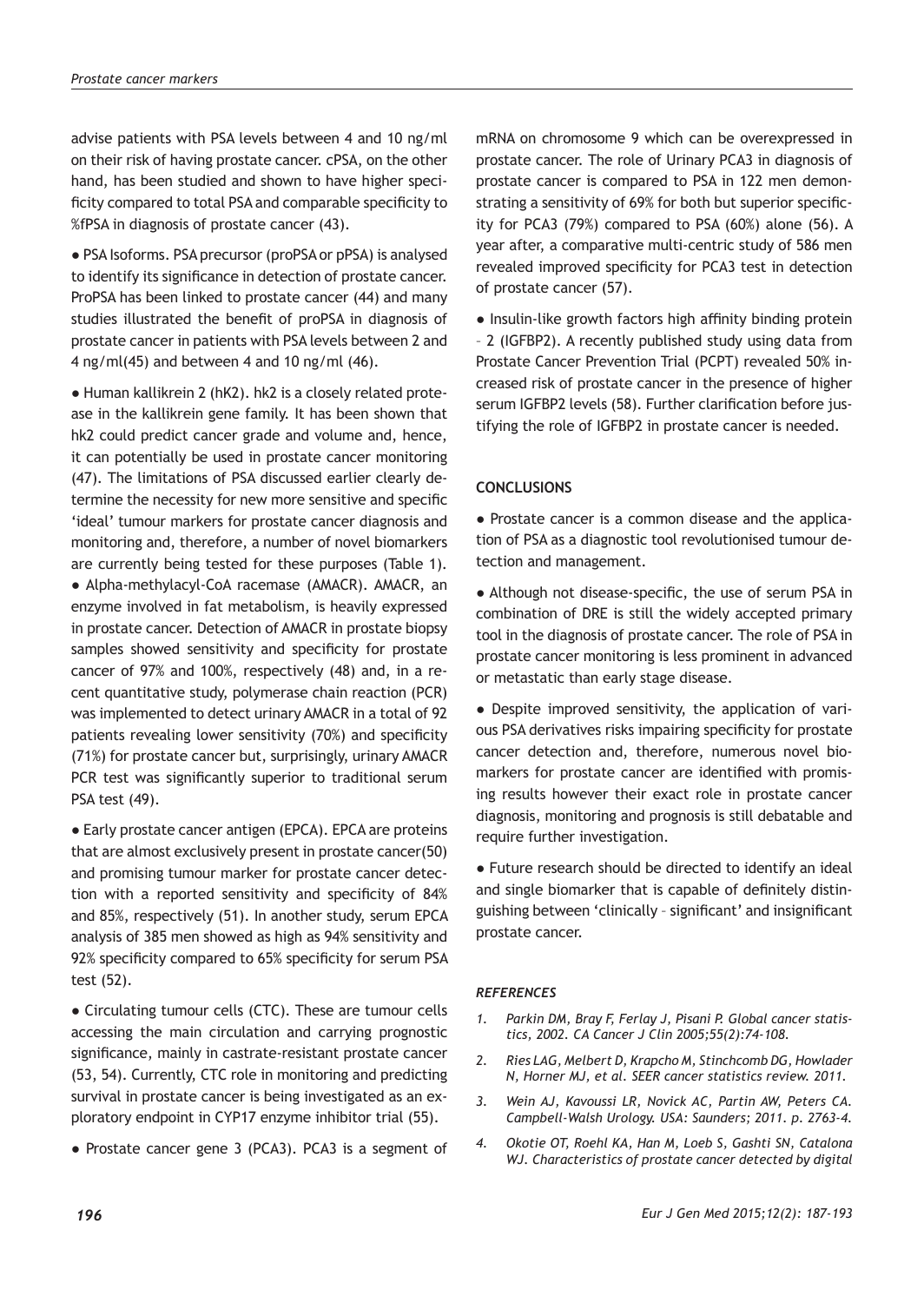*rectal examination only. Urology 2007;70(6):1117-20.* 

- *5. Cooner WH, Mosley BR, Rutherford CL, et al. Prostate cancer detection in a clinical urological practice by ultrasonography, digital rectal examination and prostate specific antigen. J Urol 1990;143(6):1146-52.*
- *6. Smith DS, Catalona WJ. Interexaminer variability of digital rectal examination in detecting prostate cancer. Urology 1995;45(1):70-4.*
- *7. Heidenreich A, Bellmunt J, Bolla M, et al. EAU guidelines on prostate cancer. Part 1: screening, diagnosis, and treatment of clinically localised disease. Eur Urol 2011;59(1):61-71.*
- *8. Chun FK, Briganti A, Gallina A, et al. Prostate-specific antigen improves the ability of clinical stage and biopsy Gleason sum to predict the pathologic stage at radical prostatectomy in the new millennium. Eur Urol 2007;52(4):1067-74.*
- *9. D'Amico AV, Moul J, Carroll PR, Sun L, Lubeck D, Chen MH. Prostate specific antigen doubling time as a surrogate end point for prostate cancer specific mortality following radical prostatectomy or radiation therapy. J Urol 2004;172(5 Pt 2):S42-6.*
- *10. Andriole GL, Crawford ED, Grubb RL, et al. Mortality results from a randomized prostate-cancer screening trial. New Engl J Med 2009;360(13):1310-9.*
- *11. Schroder FH, Hugosson J, Roobol MJ, et al. Screening and prostate-cancer mortality in a randomized European study. New Engl J Med 2009;360(13):1320-8.*
- *12. Fowler JE, Jr., Bigler SA, Kilambi NK, Land SA. Relationships between prostate-specific antigen and prostate volume in black and white men with benign prostate biopsies. Urology 1999;53(6):1175-8.*
- *13. Oesterling JE, Jacobsen SJ, Chute CG, et al. Serum prostate-specific antigen in a community-based population of healthy men. Establishment of age-specific reference ranges. JAMA 1993;270(7):860-4.*
- *14. Morgentaler A, Bruning CO, 3rd, DeWolf WC. Occult prostate cancer in men with low serum testosterone levels. JAMA 1996;276(23):1904-6.*
- *15. Payne H, Cornford P. Prostate-specific antigen: an evolving role in diagnosis, monitoring, and treatment evaluation in prostate cancer. Urol Oncol 2011;29(6):593-601.*
- *16. Young CY, Andrews PE, Montgomery BT, Tindall DJ. Tissuespecific and hormonal regulation of human prostate-specific glandular kallikrein. Biochemistry 1992;31(3):818-24.*
- *17. Yousef GM, Luo LY, Diamandis EP. Identification of novel human kallikrein-like genes on chromosome 19q13.3 q13.4. Anticancer Res 1999;19(4B):2843-52.*
- *18. Pienta KJ. Critical appraisal of prostate-specific antigen in prostate cancer screening: 20 years later. Urology 2009;73(5 Suppl):S11-20.*
- *19. Shah JB, Reese AC, McKiernan JM, Benson MC. PSA updated: still relevant in the new millennium? Eur Urol 2005;47(4):427-32.*
- *20. Lilja H, Ulmert D, Vickers AJ. Prostate-specific antigen*

*and prostate cancer: prediction, detection and monitoring. Nat Rev Cancer 2008;8(4):268-78.* 

- *21. Nadler RB, Humphrey PA, Smith DS, Catalona WJ, Ratliff TL. Effect of inflammation and benign prostatic hyperplasia on elevated serum prostate specific antigen levels. J Urol 1995;154(2 Pt 1):407-13.*
- *22. Klein LT, Lowe FC. The effects of prostatic manipulation on prostate-specific antigen levels. Urol Clin North Am 1997;24(2):293-7.*
- *23. Crawford ED, Schutz MJ, Clejan S, et al. The effect of digital rectal examination on prostate-specific antigen levels. JAMA 1992;267(16):2227-8.*
- *24. Roehrborn CG, Boyle P, Nickel JC, Hoefner K, Andriole G. Efficacy and safety of a dual inhibitor of 5-alpha-reductase types 1 and 2 (dutasteride) in men with benign prostatic hyperplasia. Urology 2002;60(3):434-41.*
- *25. Parekh N, Lin Y, Marcella S, Kant AK, Lu-Yao G. Associations of lifestyle and physiologic factors with prostate-specific antigen concentrations: evidence from the National Health and Nutrition Examination Survey (2001-2004). Cancer Epidemiol Biomarkers Prev 2008;17(9):2467-72.*
- *26. Smith DS, Catalona WJ, Herschman JD. Longitudinal screening for prostate cancer with prostate-specific antigen. JAMA 1996;276(16):1309-15.*
- *27. Hoedemaeker RF, Rietbergen JB, Kranse R, Schroder FH, van der Kwast TH. Histopathological prostate cancer characteristics at radical prostatectomy after population based screening. J Urol 2000;164(2):411-5.*
- *28. Thompson IM, Pauler DK, Goodman PJ, et al. Prevalence of prostate cancer among men with a prostate-specific antigen level < or =4.0 ng per milliliter. New Engl J Med 2004;350(22):2239-46.*
- *29. Thompson IM, Ankerst DP, Chi C, Lucia MS, et al. Operating characteristics of prostate-specific antigen in men with an initial PSA level of 3.0 ng/ml or lower. JAMA 2005;294(1):66-70.*
- *30. Cookson MS, Aus G, Burnett AL, et al. Variation in the definition of biochemical recurrence in patients treated for localized prostate cancer: the American Urological Association Prostate Guidelines for Localized Prostate Cancer Update Panel report and recommendations for a standard in the reporting of surgical outcomes. J Urol 2007;177(2):540-5.*
- *31. Horwitz EM, Thames HD, Kuban DA, et al. Definitions of biochemical failure that best predict clinical failure in patients with pros- tate cancer treated with external beam radiation alone: a multi-institutional pooled analysis. J Urol 2005;173(3):797-802.*
- *32. Freedland SJ, Humphreys EB, Mangold LA, et al. Risk of prostate cancer- specific mortality following biochemical recurrence after radical prostatectomy. JAMA 2005;294(4):433-9.*
- *33. Horwitz EM, Levy LB, Thames HD, et al. Biochemical and clinical signifi- cance of the posttreatment prostate-specific antigen bounce for prostate cancer patients treated with exter- nal beam radiation therapy alone: a multiinstitutional pooled analysis. Cancer*